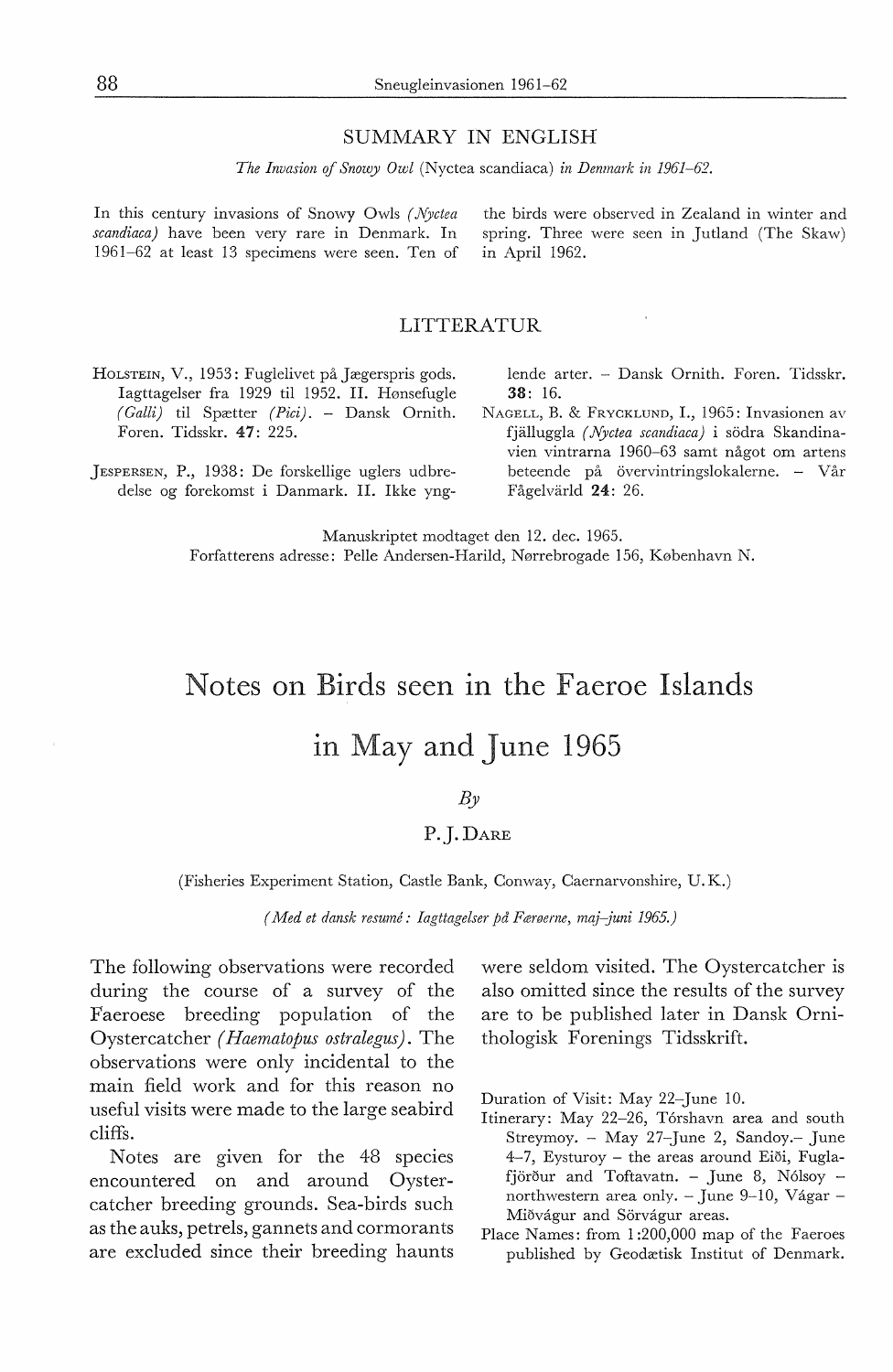GREAT NORTHERN DIVER *(Gavia immer).* 

Sandoy, May 29, one on sea at Sandur in immature or winter plumage.

RED-THROATED DIVER *(Gavia stellata).*  Sandoy, May 27, pair in breeding plumage asleep

on Sandsvatn. Eysturoy, June 7, one in breeding plumage on Toftavatn.

#### SLA VONIAN GREBE *(Podiceps auritus).*

Eysturoy, June 5, one in breeding plumage in the Sundini fjord near Eiði.

#### MALLARD *(Anas platyrhynchos).*

Sandoy, Gróthúsvatn, two males on May 28 and another near Tindur on May 30. Halsavatn, five males on June 2.

Eysturoy, Eioisvatn, a male onJune 5. Toftavatn, two males and a female with brood on June 7. Vagar, Sorvagsvatn, four males and a female on June 9, and a female with brood.

#### TEAL *(Anas crecca).*

Sandoy, May 27, a male on Sandsvatn. - Eysturoy, June 4, a male on Eiðisvatn.

#### WIGEON *(Anas penelope).*

Sandoy, a pair on Sandsvatn on May 27. Eysturoy, a pair on Eiðisvatn on June 5.

#### PINTAIL (Anas acuta).

Sandoy, May 28, a pair on a moorland pool near Söltuvík.

#### SCAUP *( Aythya marila).*

Sandoy, May 27, eight on Sandsvatn. - Eysturoy, June 4, four on Eioisvatn. - Vagar, June 9, a male in the fjord at Miðvágur and another on Sörvágsvatn.

#### TUFTED DUCK (Aythya fuligula).

Sandoy, May 27, thirteen on Sandsvatn. - Eysturoy, June 4, five on Eioisvatn; June 7, four on Toftavatn.

#### COMMON SCOTER *( Melanitta nigra).*

Sandoy, May 27, a male on Sandsvatn. - Eysturoy, June 5, three in Sundini fjord near Eiði. - Streymoy, June 9, eight in fjord near Vestmanna.

#### EIDER *(Somateria mollissima).*

Common everywhere, especially around harbours. A nest with 4 eggs on June 5 near Eioi. After this date females disappeared rapidly from the fiocks as laying began in foll swing.

#### RED-BREASTED MERGANSER *( Mergus serrator).*

Sandoy, Sandsvatn, two or three pairs on May 27; Stóravatn, a pair and a female on May 29; Lítlavatn, a pair and a male on May 31.

Eysturoy, two pairs at Eiðisvatn on June 4 and 5; Toftavatn, a pair onJune 7.

Vágar, Sörvágsvatn, two males and three females on June 9.

GREY LAG GOOSE *(Anser anser).* 

Sandoy, May 28, six swimming on Gróthúsvatn in the evening had gone by the following morning. Eysturoy, June 5, a flock of 18 feeding beside the large lake south of Eiði.

#### KESTREL *(Falco tinnunculus).*

Vágar, June 9, one at Sörvágsvatn hunting from telephone poles beside the lake; observed clearly.

#### LAPWING *(Vanellus vanellus).*

Sandoy, Sandur, up to three displaying near this village from May 28 to June 1.

#### RINGED PLOVER *(Charadrius hiaticula).*

Streymoy, May 24, a nest at Glyvursnes with 4 eggs.

Sandoy, May 27-29, up to 9 on the beach at Sandur or at Sandsvatn; Halsavatn, a pair on June 2. Nolsoy, June 8, two on the shore at Booin.

Eysturoy, June 4, four at Eiðisvatn.

Vágar, June 9, two at Sörvágsvatn.

#### GOLDEN PLOVER *(Pluvialis apricaria).*

Widely distributed up to at least 450 metres, but not common; less plentiful than Snipe and far less evident than Whimbrel; all birds appeared to be intermediate in breeding plumage between the northern and southern races.

#### TURNSTONE *( Arenaria interpres).*

Streymoy, May 24, a pair at Glyvursnes on stony ground above the clifftops and amongst breeding gulls and Oystercatchers, almost as if on a possible breeding ground.

Sandoy, May 27, five at Sandsvatn on the lake shore.

Eysturoy, June 4, five at Eioisvatn on the lake shore.

SNIPE *( Gallinago gallinago).* 

Numerous in all suitable haunts and often confiding; breeds close to farms, villages and on the edge of Tórshavn itself; May 29, a day-old chick found on Sandoy.

CURLEW *( Numenius arquata).* 

Sandoy, May 28, two fiying over Sandsvatn calling  $-$  seen clearly.

#### WHIMBEL *(Numenius phaeopus)*.

Very common everywhere, at least up to 350 metres; breeds close about human habitations and on the edge of Tórshavn; some 15 to 20 pairs on Kollur hill at Eiði, north Eysturoy.

#### BLACK-TAILED GODWIT *(Limosa limosa).*

Sandoy, May 27, one in breeding plumage on the shore of Sandsvatn.

#### REDSHANK *( Tringa totanus).*

Sandoy, Sandsvatn, about 10 in small groups around the lake, May 27-31; Litla Vatn, one on May 31.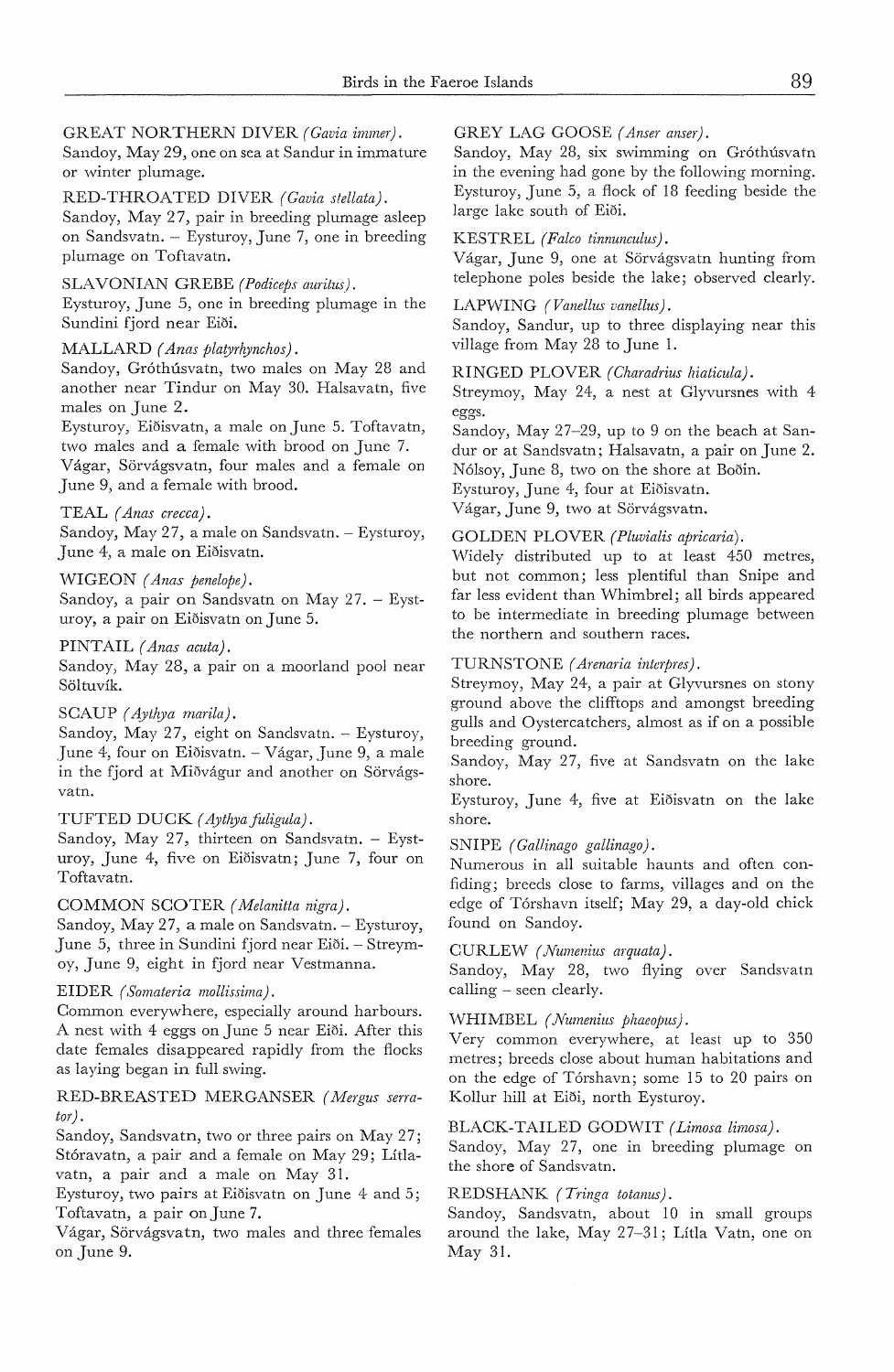Eysturoy, Eiðisvatn, about 10 on June 4; on June 5 two at the larger lake south ofEi5i were displaying and uttering song and territorial calls; two on fjord shore near Eiði also on June 5. - Toftavatn, June 7, two giving some breeding season calls. Vágar, June 9, one at Sörvágsvatn.

#### KNOT *(Calidris canutus).*

Sandoy, May 27, one in breeding plumage at Sandsvatn.

#### DUNLIN *(Calidris alpina).*

Sandoy, May 27-31, up to 40 each day in breeding plumage. - Nólsoy, June 8, five on shore in breeding plumage. - Eysturoy, June 4, eleven at Eiðisvatn. -Vágar, June 9, three at Sörvágsvatn.

#### SANDERLING *(Crocethia alba).*

Sandoy, May 27, four in breeding plumage at Sandsvatn. - Eysturoy, June 4, two in breeding plumage at Eiðisvatn. - Vágar, June 9, one at Sörvágsvatn.

RED-NECKED PHALARO PE *( Phalaropus lobatus).*  Sandoy, May 30, two pairs on Sandsvatn near Sandur had apparently newly arrived that day a pair still there next morning; none had been seen on this lake, nor on Gróthúsvatn, during the previous two days.

#### ARCTIC SKUA *( Stercorarius parasiticus).*

Quite common on Sandoy in Sandur-Soltuvik area preparing to breed, May 27-31; on Vagar an isolated pair with a nest (2 eggs) beside the lake at south-east end of Sörvágsvatn on June 9; preparing to breed on Kollur hill near Ei5i in north Eysturoy.

#### GREAT SKUA *(Stercorarius skua).*

Sandoy, a small breeding colony of ca. 10 pairs on high moorlandsjust south of Eiriksfjall. A nest with 2 eggs on May 28. Frequently seen flying elsewhere over Sandoy, and scattered sightings from south Streymoy.

GREAT BLACK-BACKED GULL *( Larus marinus).*  Very uncommon in the areas visited; only occasional ones and twos seen.

LESSER BLACK-BACKED GULL *(Larus fuscus)*. Numerous - the dominant gull everywhere; nests with incomplete clutches on May 24.

HERRING GULL *( Larus argentatus).* 

Uncommon, far outnumbered by *L. fuscus;* seen usually only in twos and threes.

COMMON GULL *(Larus canus).* 

Streymoy, May 24, a small breeding colony at Glyvursnes - several nests with eggs found.

Eysturoy, June 7, three pairs nesting on Toftavatn amongst the small colony of *L. ridibundus.* 

#### BLACK-HEADED GULL *( Larus ridibundus).*

Eysturoy, Toftavatn, a colony of 20-25 pairs nesting on rocks and islets in the lake - many incubating eggs on June 7. – Eiðisvatn, eight birds on the lake shore on June 5.

Nólsoy, Tjörnunes, 7 pairs nesting on the seashore rocks amongst a big colony of *Sterna paradisaea;*  most clutches were hatching on June 8.

Sandoy, Sandsvatn, one on May 27; three at a high moorland pool near Tindur on May 30.

#### ARCTIC TERN *( Sterna paradisaea).*

Present by May 22 but apparently only very recently arrived. Common around most coasts. On Nólsoy two large colonies found but no eggs laid up to June 8: 1) just south of Nolsoy village on the hillside, 2) on seashore rocks at Tjornunes.

ROCK DOVE *(Columba livia).*  Streymoy: May 22, several pairs (ca. 3-5) seen along the coastal fringe between Hvitanes and Torshavn; May 24, one seen between Tórshavn and Glyvursnes; May 25, several (ca. 3-5) in the lower Havnardalur Valley near Tórshavn.

Sandoy, May 27-June 2, seen regularly at Dalur, up to ca. 5, feeding in village fields; seen elsewhere on this island.

#### WOOD PIGEON *(Columba palumbus).*

Sandoy, May 27, two in a field near the small plantation of conifer trees at the northern end of Sandsvatn; one in a field at Sandur village on May 31. All birds clearly identified.

#### SWALLOW *(Hirundo rustica).*

Eysturoy, June 7, two on telephone wires at Toftir village.

RA VEN *( Corvus corax).*  Frequently seen over all the higher ground.

HOODED CROW *(Corvus corone).* 

Common everywhere in pairs and family parties.

#### WREN *( Troglodytes troglodytes).*

Apparently uncommon, with less than 10 records; mainly on seacliffs and stony shores; a nest with young in a wall at Böur on Vágar on June 10.

#### REDWING *(Turdus iliacus).*

Torshavn, two males singing in the tree plantation each day during late May.

#### BLACKBIRD *(Turdus merula).*

Tórshavn, two males singing in the above wood in late May; on May 23 one male was collecting worms in a nearby garden, presumably to feed a mate or nestlings.

#### WHEATEAR *(Oenanthe oenanthe)*.

Widely but thinly distributed over most ground up to 300 metres at least; one singing at ca. 450 metres on Sandoy, near Tindur.

#### MEADOW PIPIT *( Anthus pratensis).*

Uncommon - surprisingly few observed.